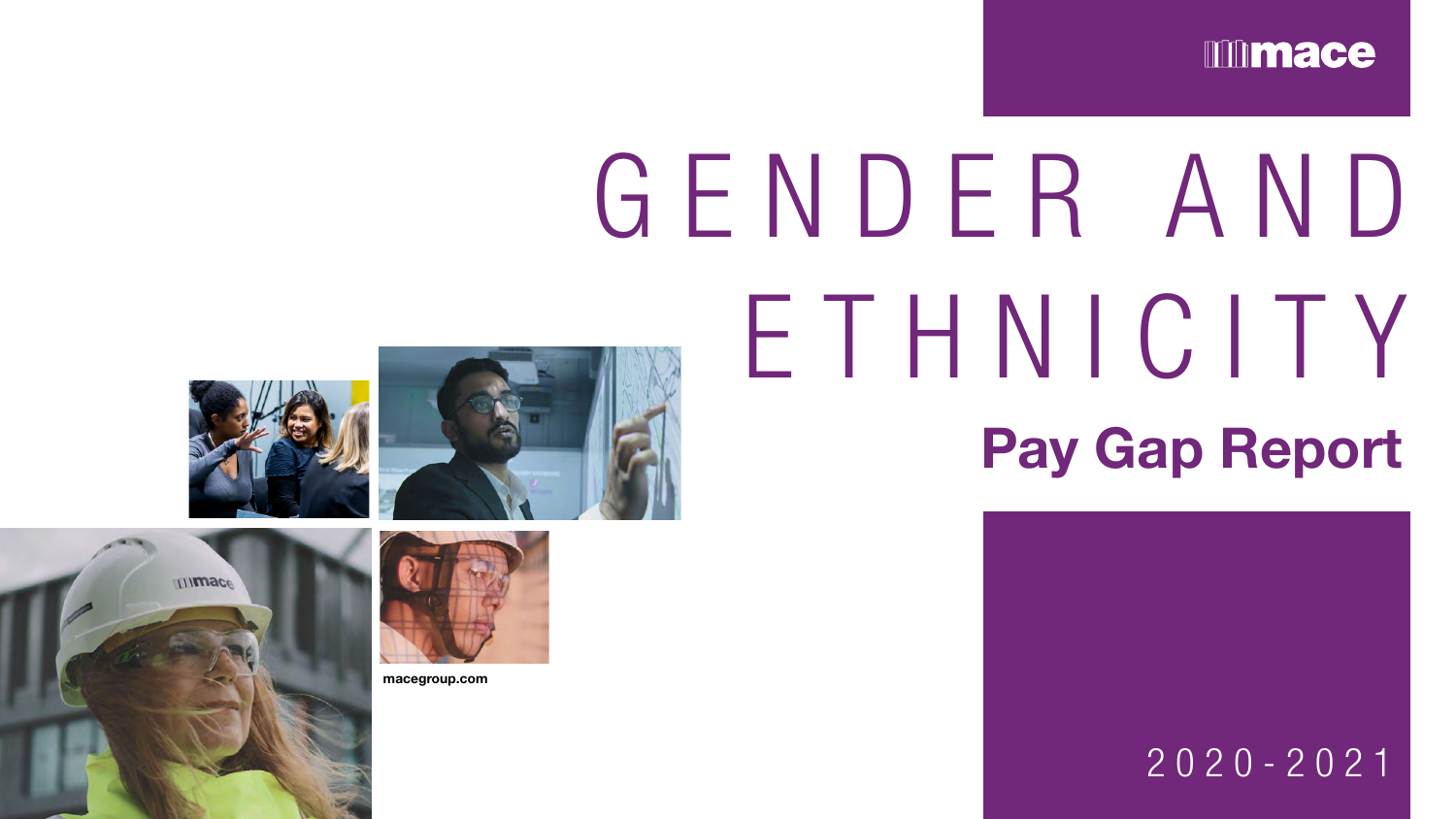For over 30 years our adventurous spirit has driven us to do things differently and drive change through our industry. We see every challenge as an opportunity – and moving the dial on diversity and inclusion is no different.

Mace's ambition is to be an organisation that champions diversity in every market, sector and geography that we work in. We want to create an inclusive culture across our business, where everyone who works for Mace knows that they can bring their whole self to work, every day.

#### Our strategy

In our previous report, we shared our Diversity and Inclusion Strategy, outlining a number of key objectives and pillars of activity, marking a new determination at the most senior levels of the business to address long-term structural inequality across both the Mace business and the wider sector. In January this year, we launched a new business strategy and purpose, re-affirming our priorities and focus for the next five years as we become a purposeled organisation. Key to our strategy is to Grow Together – alongside our clients, communities and our people.

Guided by our strategy, we have worked hard to create a safe and welcoming environment for all our employees. We've raised awareness of the benefits of having a gender balanced workforce and tackled barriers relating to racial equality, ethnic diversity, disability, and LGBT+. Our colleague-led networks are transforming the way we work through shared experiences – creating awareness, knowledge, and education, which was especially celebrated during our first virtual Inclusion Week in September 2020.

Over the past year, guided by our networks and colleagues, we've developed our approach and initiated specific action in a number of pivotal areas. As we continue to grow, we've refreshed our approach to recruitment, making our roles more accessible, flexible and inclusive to broaden the reach and opportunities for potential talent to join our business. All of our recruitment managers have completed

This year, I'm pleased to say that we have seen a substantial improvement in our gender pay gap, achieving an improvement of just under 10% – closely aligned to the targets we set ourselves last year. These improvements demonstrate the actions we are taking are beginning to create meaningful impact – but we know there is still much more to be done to continue to see progressive improvement year on year. **Mark Reynolds** 

training in Clear Assured recruitment methods, as well as updating our recruitment tools to allow us to monitor the diversity of the talent and candidates we are attracting, ensuring the business can continuously make improvements and boost accessibility – such as our schools outreach programmes.

## GROUP CHIEF EXECUTIVE STATEMENT



This year we also partnered with accessibility recruitment specialists, Evenbreak, and the Black Professionals in Construction (BPiC) network to increase our reach even further. Over the last six months we have increased the number of new female recruits from 29% to an average of 45% each month, and our Women of the Future programme relaunched this year to provide career development support for our female talent.

In January 2021, we placed 18th in the UK's Best Places to Work at the Glassdoor Employee's Choice Awards – the only construction company in the top 20. In January 2020, we ranked 142 out of 503 companies in our first submission to the Stonewall UK Workplace Equality Index – with a goal to reach the top 100 in the upcoming 2022 Index.

Over the past year, we have partnered with a number of organisations as members and gained memberships, including being awarded the Defence Employer Recognition Scheme (ERS) Gold Award from the Ministry of Defence in August 2020, joining the Business Disability Forum and Business in the Community's (BITC) Race at Work Charter, amongst many others.

#### What our data tells us

In Q1 this year, we focused on establishing our baseline diversity data to allow for improved monitoring and setting even more ambitious targets for the future. Over 80% of colleagues across the globe inputted and updated their personal information, many sharing characteristics for the first time, helping to paint the picture of the diversity across Mace. Going forward, this data will be used to better track diversity, how we're improving and guiding our future areas of focus.

This data has allowed for more accurate reporting around our ethnicity pay gap, and this year we've seen a slight change in the right direction. Although this isn't a big jump, with our new data, we have better understanding of the make-up of Mace, so we can focus our efforts in the right places to continue to make change in the coming months.

Group Chief Executive



#### Our opportunity

By making improvements every day, we're eradicating discrimination wherever we find it – building a more inclusive environment for all. It isn't just the right thing to do, it benefits all our people, our clients and communities, it aligns with our purpose as well as our business performance.

Building on current achievements and future commitments, we are moving in the right direction and have made progress delivering against our goals – but there is still much more to be done.

Drawing on a diverse range of backgrounds, perspectives, experience and expertise to challenge convention is a strength we want to continue. We're on a journey with a clear goal in sight – for us and for our wider sector – we're pleased with how far we've come and recognise more work is still to be done.

Made Ruds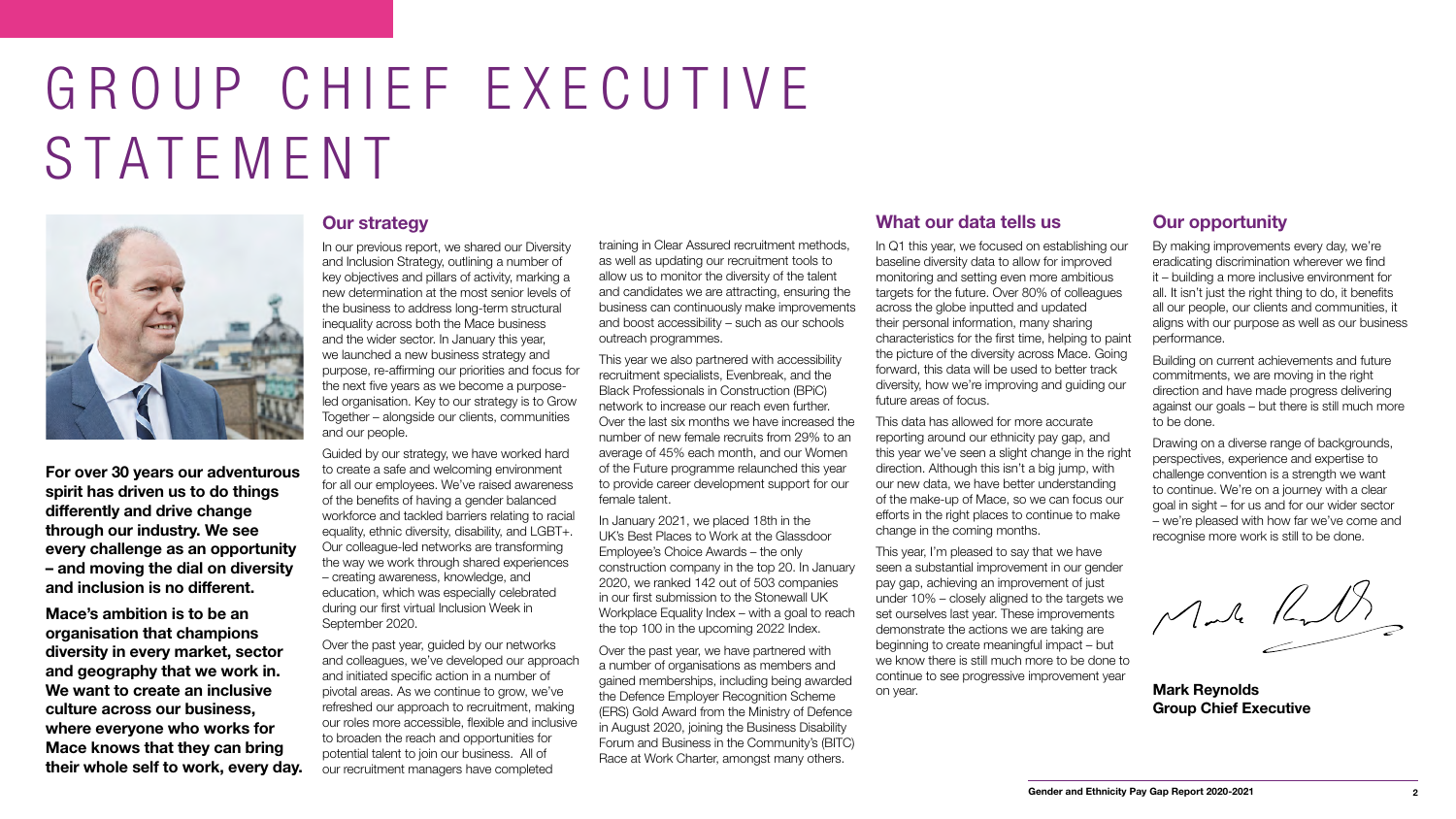## OUR PAY GAP DATA AT A GLANCE

### Gender profile by grade

As at 5 April 2021





30% of our UK employees are women

28% of our current Graduates are women



21%

of our Apprentices and Trainees identify as being from a ethnic minority background











24% Mean ethnicity pay gap

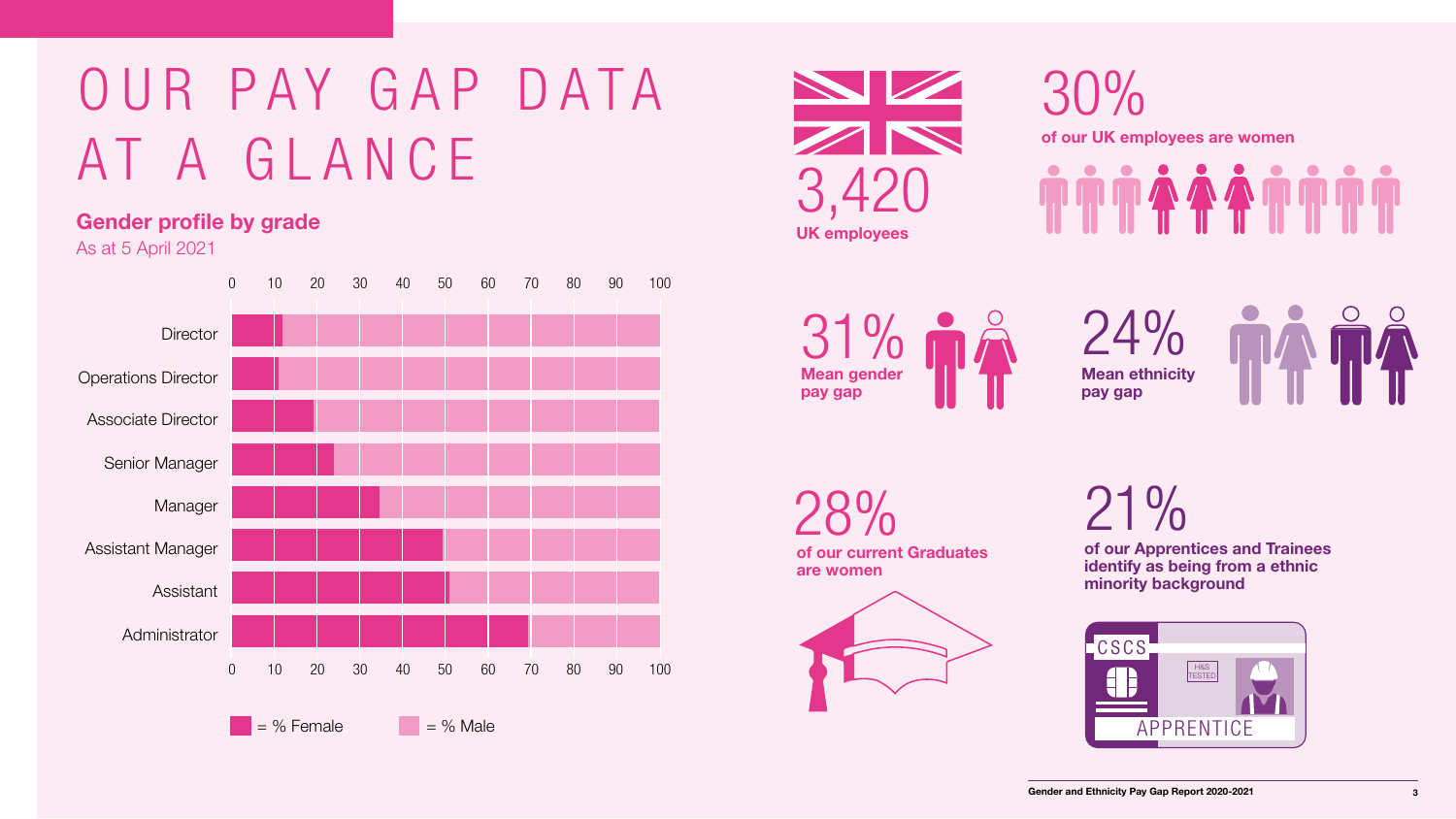

| Pay gap  |      |      |      |      | 2016/17 2017/18 2018/19 2019/20 2020/21 |
|----------|------|------|------|------|-----------------------------------------|
| % Mean   | 36.8 | 34.6 | 37.3 | 34.5 | 31.2                                    |
| % Median | 44.6 | 39.4 | 39.6 | 40.0 | 36.4                                    |

| <b>Bonus gap</b>          | 2016/17 | 2017/18 |      | 2018/19 2019/20 | 2020/21 |
|---------------------------|---------|---------|------|-----------------|---------|
| % Mean                    | 52.7    | 57.3    | 61.6 | 66.5            | 51.7    |
| % Median                  | 42.1    | 33.3    | 33.3 | 48.0            | 40.0    |
| % Males receiving bonus   | 51      | 43      | 54   | 1.2             | 25      |
| % Females receiving bonus | 48      | 46      | 55   | 0.1             | 15      |

As at 5 April 2021

## M A C E G R O U P STATUTORY DISCLOSURE



(which includes subsidiaries)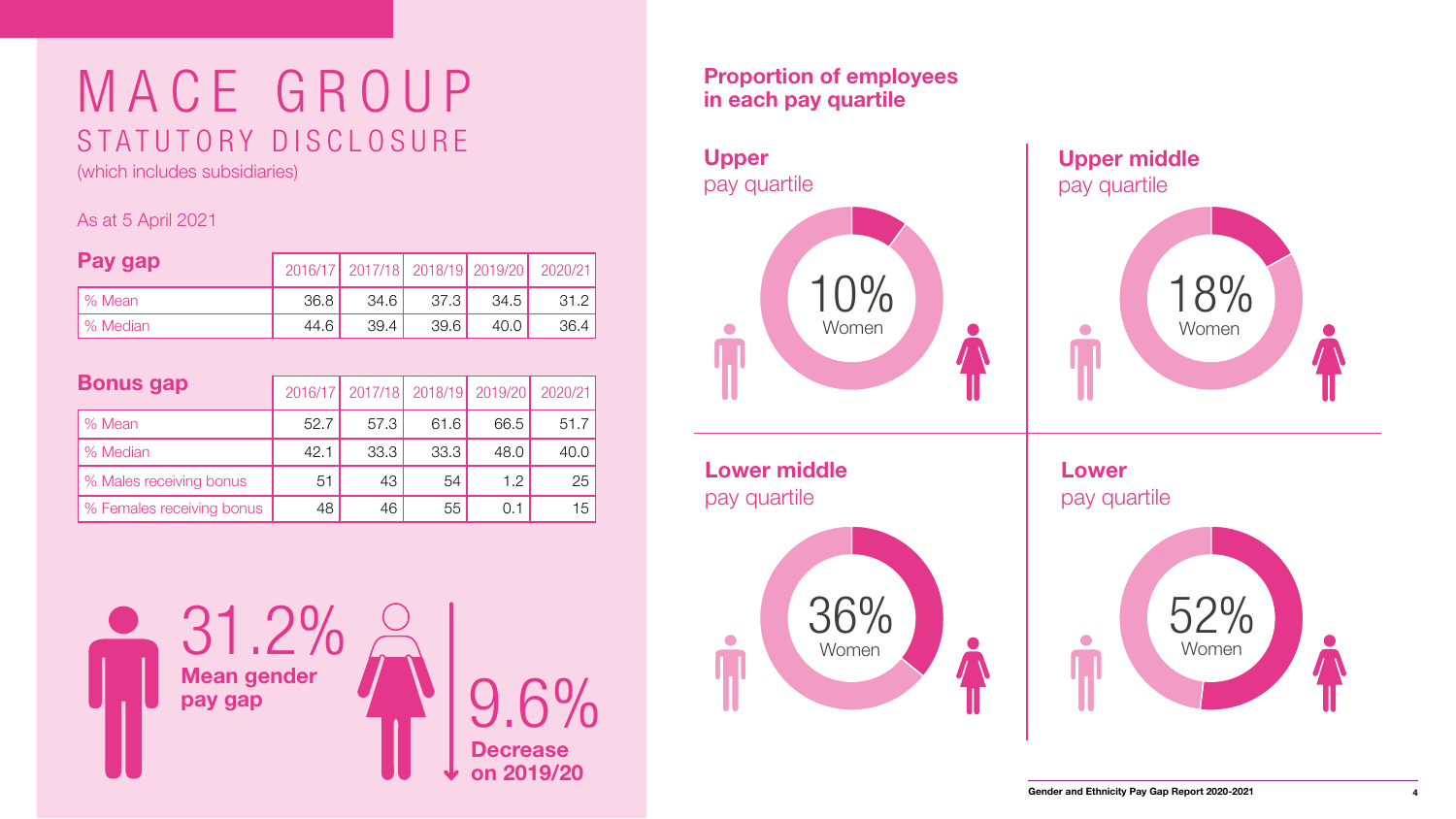



| Pay gap  |      |      |                   |      | 2016/17 2017/18 2018/19 2019/20 2020/21 |
|----------|------|------|-------------------|------|-----------------------------------------|
| % Mean   | 34.5 | 33.0 | 35.2              | 33.5 | 30.4                                    |
| % Median | 39.9 | 37.2 | 37.5 <sub>1</sub> | 38.6 | 34.9                                    |

| <b>Bonus gap</b>          | 2016/17 | 2017/18 |      | 2018/19 2019/20 | 2020/21 |
|---------------------------|---------|---------|------|-----------------|---------|
| % Mean                    | 49.1    | 55.4    | 60.2 | 66.5            | 529     |
| % Median                  | 33.3    | 33.3    | 33.3 | 48.0            | 40.0    |
| % Males receiving bonus   | 51      | 42      | 55   | 1.27            | 26'     |
| % Females receiving bonus | 50      | 47      | 60   | 0.12            |         |

As at 5 April 2021

## M A C E L T D STATUTORY DISCLOSURE

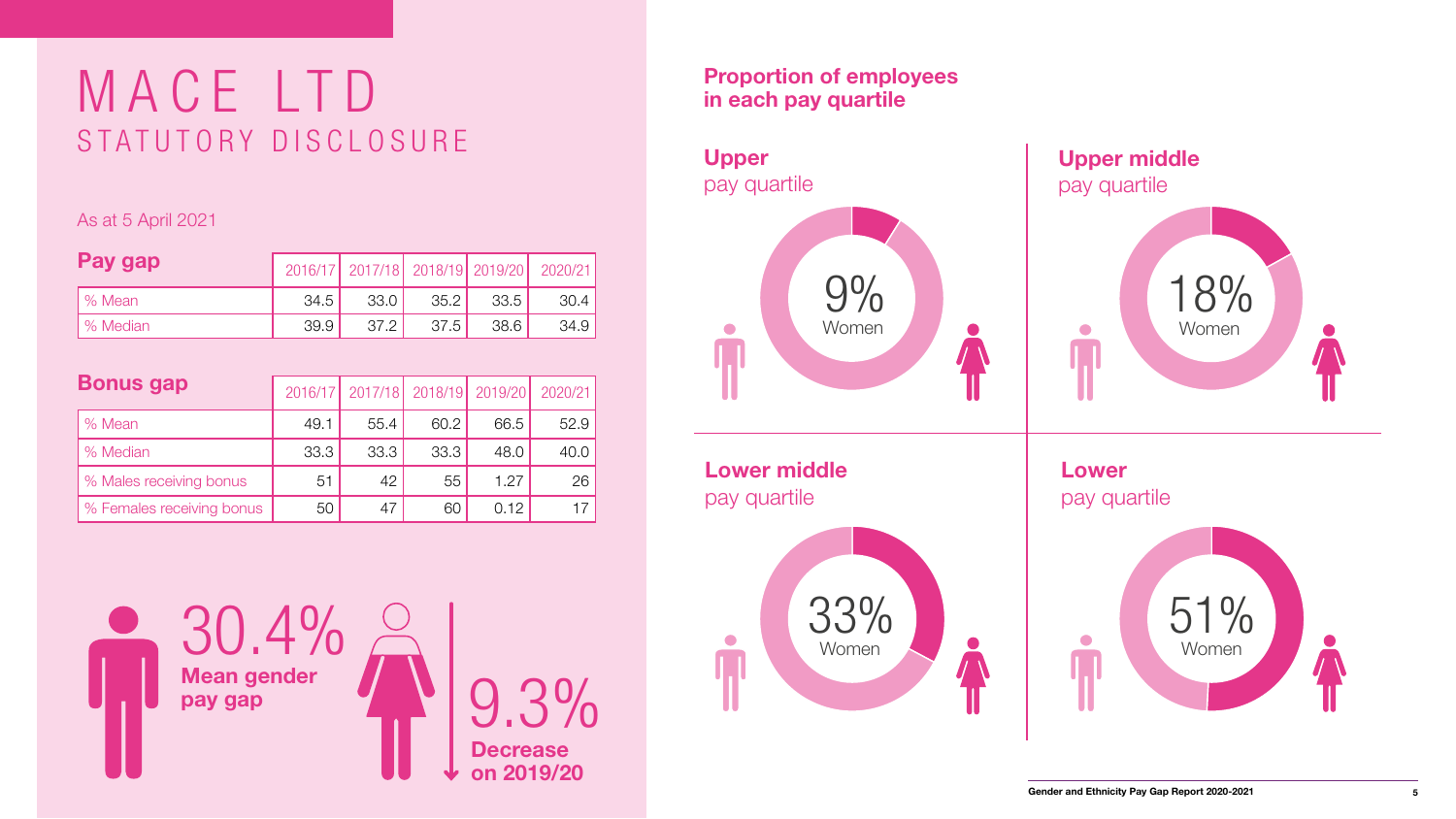



| Pay gap  |      |      |      |      | 2016/17 2017/18 2018/19 2019/20 2020/21 |
|----------|------|------|------|------|-----------------------------------------|
| % Mean   | 23.6 | 22.0 | 24.0 | 18.2 | 16.5                                    |
| % Median | 10.3 | 69   |      |      |                                         |

| <b>Bonus gap</b>          | 2016/17 | 2017/18 |                | 2018/19 2019/20 | 2020/21 |
|---------------------------|---------|---------|----------------|-----------------|---------|
| % Mean                    | 57.3    | 64.3    | 66.2           | N/A             | 13.1    |
| % Median                  | 37.5    | 0.0     | 27.7           | N/A             | 13.1    |
| % Males receiving bonus   | 51      | 57      | 34             | $\bigcup$       |         |
| % Females receiving bonus | 40      | 41      | $\overline{2}$ |                 |         |

#### As at 5 April 2021

## OPERATE STATUTORY DISCLOSURE

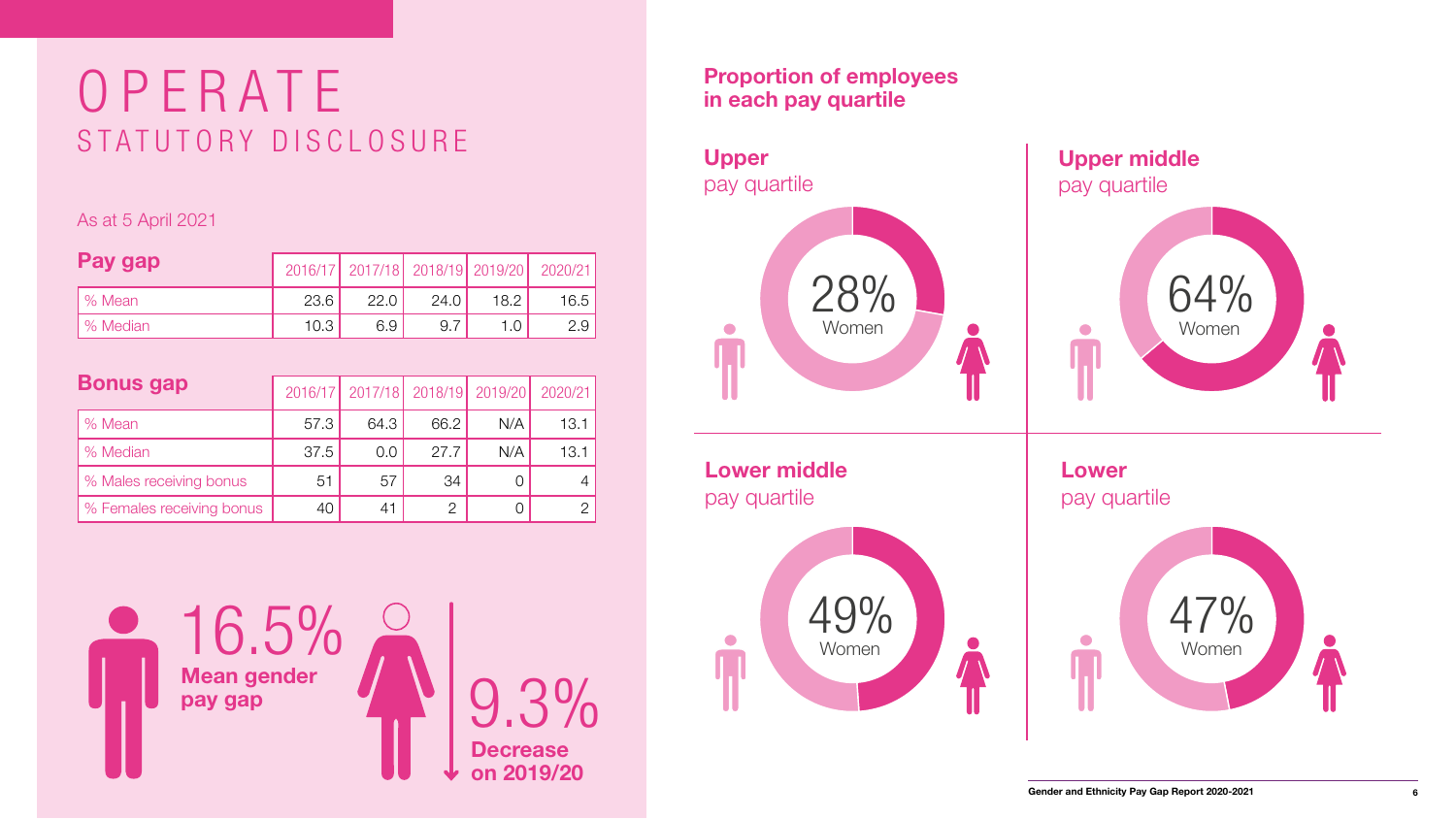



| Pay gap  |      |      |      | 2017/18 2018/19 2019/20 2020/21 |
|----------|------|------|------|---------------------------------|
| ∣% Mean  | 24.6 | 28.2 | 24.4 | 24.2                            |
| % Median | 26.6 | 27.2 | 27.7 | 29.0                            |

As at 5 April 2021

## M A C E G R O U P ETHNICITY DISCLOSURE

Mean ethnicity 24% pay gap



(which includes subsidiaries)

| <b>Bonus gap</b>        | 2017/18 |      | 2018/19 2019/20 | 2020/21 |
|-------------------------|---------|------|-----------------|---------|
| % Mean                  | 43.4    | 52.8 | $-70.2*$        | 43.1    |
| % Median                | 33.3    | 33.3 | $-20.0*$        | 40.C    |
| % White receiving bonus | 46      | 60   | 1 * ∣           | 26      |
| % Other receiving bonus | 40      | 49   | 1 *             | 15      |

\* As a result of the global coronavirus pandemic, during 2019-2020, Mace made the difficult decision to not pay annual bonuses to our colleagues. However, a limited number of colleagues received bonuses, but due to the low percentage this provides limited insight.

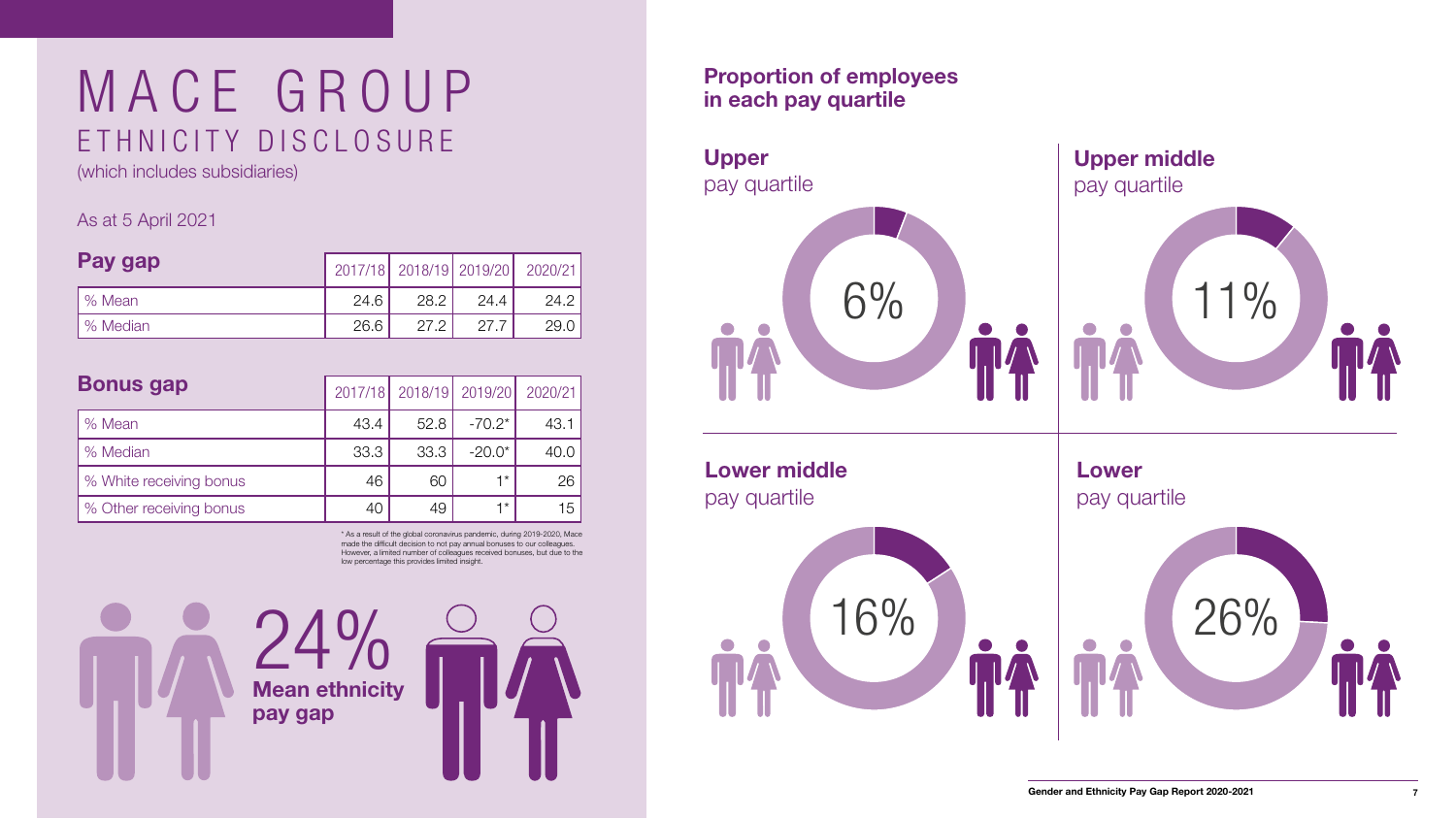



| Pay gap  |      |      |      | 2017/18 2018/19 2019/20 2020/21 |
|----------|------|------|------|---------------------------------|
| ∣% Mean  | 22.6 | 24.8 | 21.5 | 21.5                            |
| % Median | 24.4 | 24.1 | 24.7 | 25.5                            |

As at 5 April 2021

## M A C E L T D ETHNICITY DISCLOSURE

Mean ethnicity 22% pay gap

| <b>Bonus gap</b>        | 2017/18 |      | 2018/19 2019/20 | 2020/21 |
|-------------------------|---------|------|-----------------|---------|
| % Mean                  | 35.6    | 52.6 | $-70.2*$        | 43.2    |
| % Median                | 33.3    | 33.3 | $-20.0*$        | 40.0    |
| % White receiving bonus | 45      | 61   | $+$ $+$         | 27      |
| % Other receiving bonus | 38      | 55   | 1 *             |         |

\* As a result of the global coronavirus pandemic, during 2019-2020, Mace made the difficult decision to not pay annual bonuses to our colleagues. However, a limited number of colleagues received bonuses, but due to the low percentage this provides limited insight.

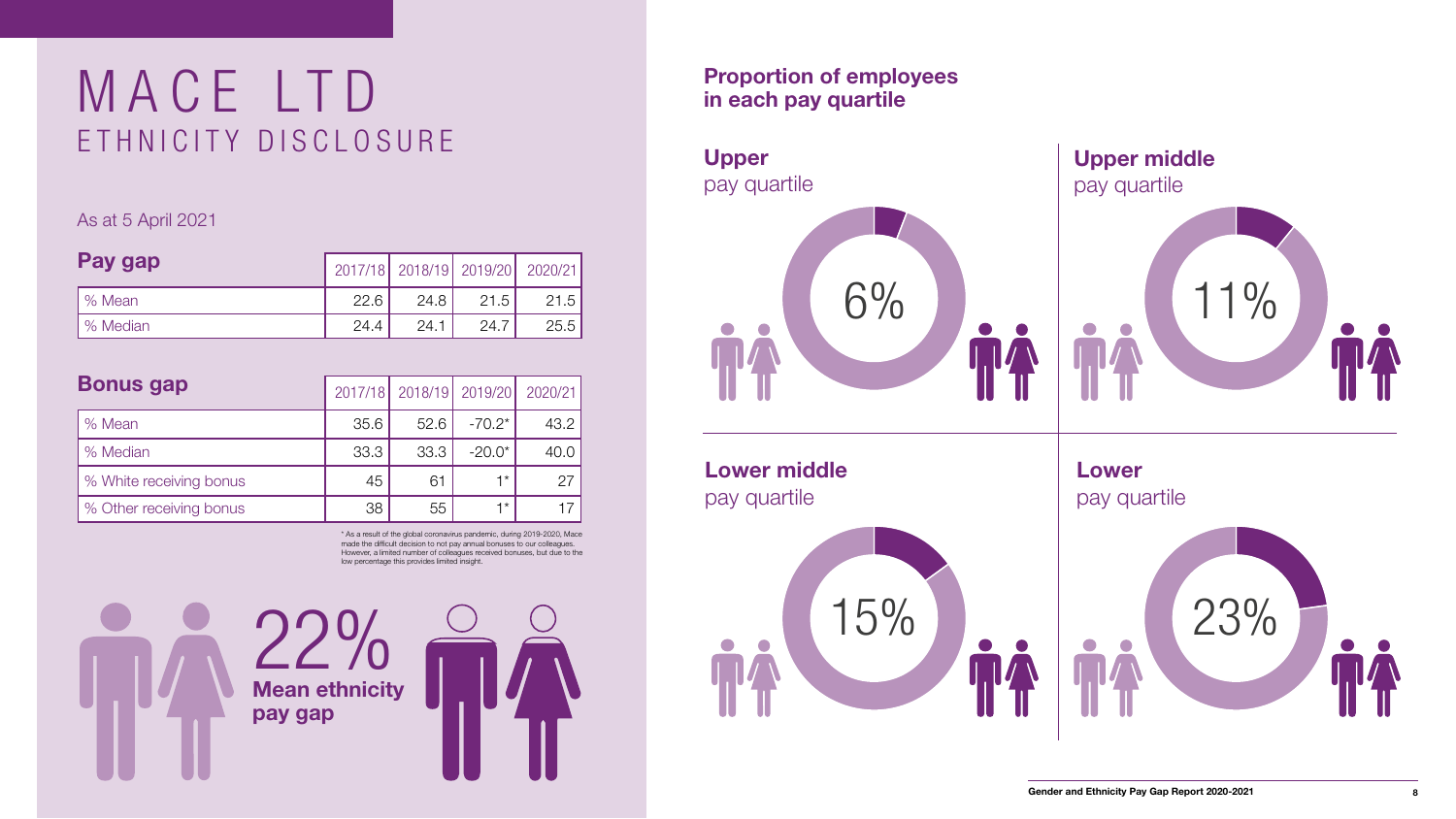



| Pay gap  |      |      |      | 2017/18 2018/19 2019/20 2020/21 |
|----------|------|------|------|---------------------------------|
| % Mean   | 18.6 | 27.3 | 25.6 | 34.8                            |
| % Median | 15.5 | 21.9 |      | 34.9                            |

| <b>Bonus gap</b>        | 2017/18 |      | 2018/19 2019/20   | 2020/21 |
|-------------------------|---------|------|-------------------|---------|
| % Mean                  | 78.5    | 49.1 | $N/A^*$           | 51.9    |
| % Median                | 37.1    | 33.7 | $N/A^*$           | 55.3    |
| % White receiving bonus | 52      | 41   | $\bigcap^*$       | 5       |
| % Other receiving bonus | 53      | 17   | $\bigcap^{\star}$ |         |

As at 5 April 2021

## OPERATE ETHNICITY DISCLOSURE

Mean ethnicity 35% pay gap



\* As a result of the global coronavirus pandemic, during 2019-2020, Mace made the difficult decision to not pay annual bonuses to our colleagues. However, a limited number of colleagues received bonuses, but due to the low percentage this provides limited insight.